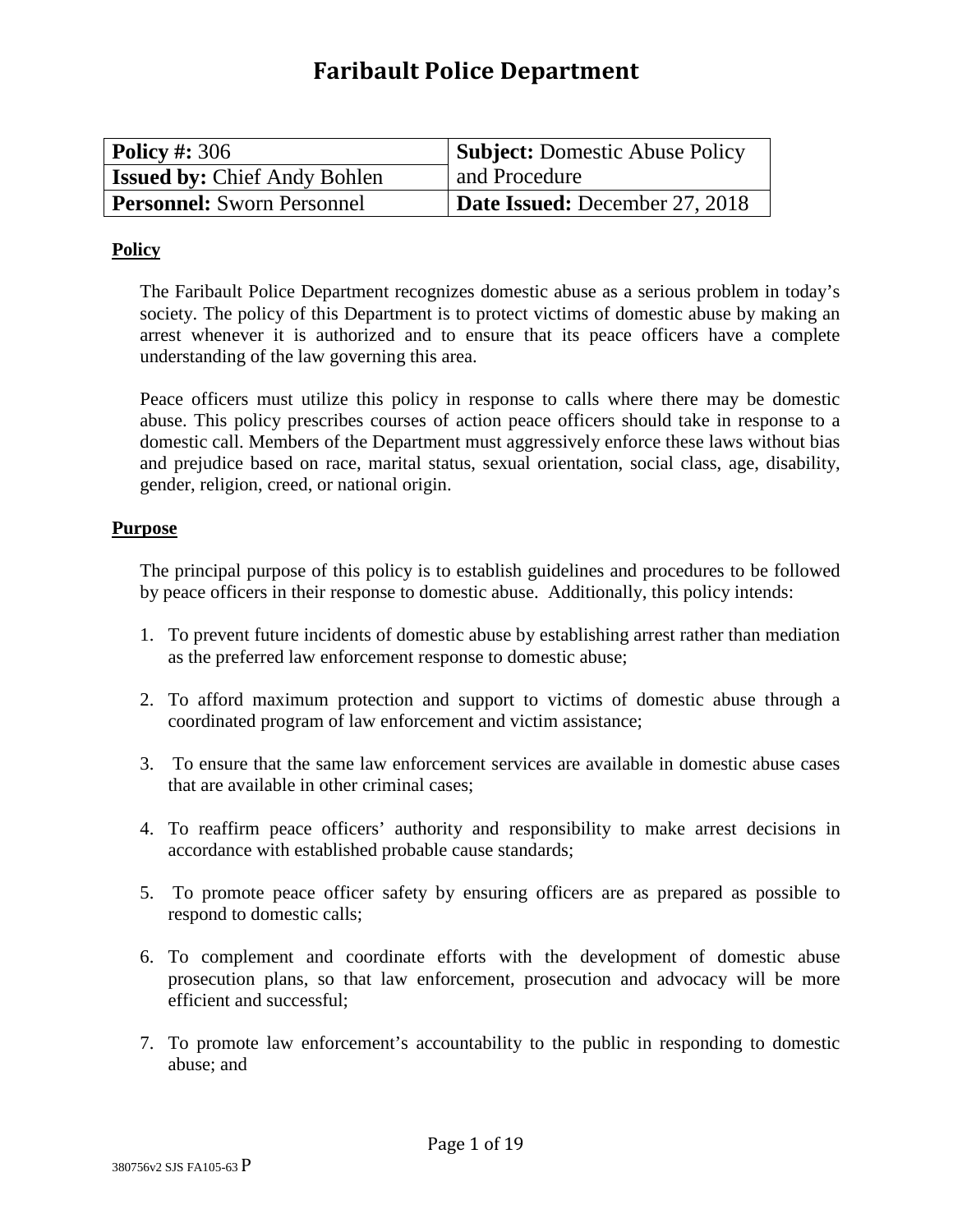8. To document allegations of domestic abuse so there can be meaningful prosecution and delivery of victim services.

### **Definitions**

For purposes of this policy, the words and phrases in this section have the meanings given to them, unless it is clear that there is a different intent.

- 1. *Domestic Abuse* means the following, if committed against a family or household member by a family or household member: (i) physical harm, bodily injury, or assault; (ii) the infliction of fear of imminent physical harm, bodily injury or assault; or (iii) terroristic threats within the meaning of Minnesota Statutes Section 609.713, subdivision 1; criminal sexual conduct in the first through fourth degree (within the meaning of Minnesota Statutes Sections 609.342, 609.343, 609.344, 609.345 or 609.3451); or interference with an emergency call within the meaning of Minnesota Statutes Section 609.78, subdivision 2.
- 2. *Domestic Abuse Program* means a public or private intervention project or advocacy program, which provides support and assistance to the victims of domestic abuse.
- 3. *Child* means a person under the age of 18.
- 4. *Family or Household Members* means and former spouses; parents and children; persons related by blood; persons who are presently residing together or who have resided together in the past; persons who have a child in common regardless of whether they have been married or have lived together at any time; a man and woman if the woman is pregnant and the man is alleged to be the father, regardless of whether they have been married or have lived together at any time; and persons involved in a significant romantic or sexual relationship.
- 5. *Domestic Call* means a request for assistance to a law enforcement agency regarding domestic abuse or any other crime against a family or household member.
- 6. *Qualified domestic violence-related offense ("QDVRO")* means a violation of or an attempt to violate Minnesota Statutes Sections 518B.01, subdivision 14 (violation of domestic abuse order for protection); 609.185 (first-degree murder); 609.19 (seconddegree murder); 609.221 (first-degree assault); 609.222 (second-degree assault); 609.223 (third-degree assault); 609.2231 (fourth-degree assault); 609.224 (fifth-degree assault); 609.2242 (domestic assault); 609.2247 (domestic assault by strangulation); 609.342 (first-degree criminal sexual conduct); 609.343 (second-degree criminal sexual conduct); 609.344 (third-degree criminal sexual conduct); 609.345 (fourth-degree criminal sexual conduct); 609.377 (malicious punishment of a child); 609.713 (terroristic threats); 609.748 subdivision 6 (violation of harassment restraining order); 609.749 (stalking); 609.78 subdivision 2 (interference with an emergency call); 617.261 (nonconsensual dissemination of private sexual images); and 629.75 (violation of domestic abuse no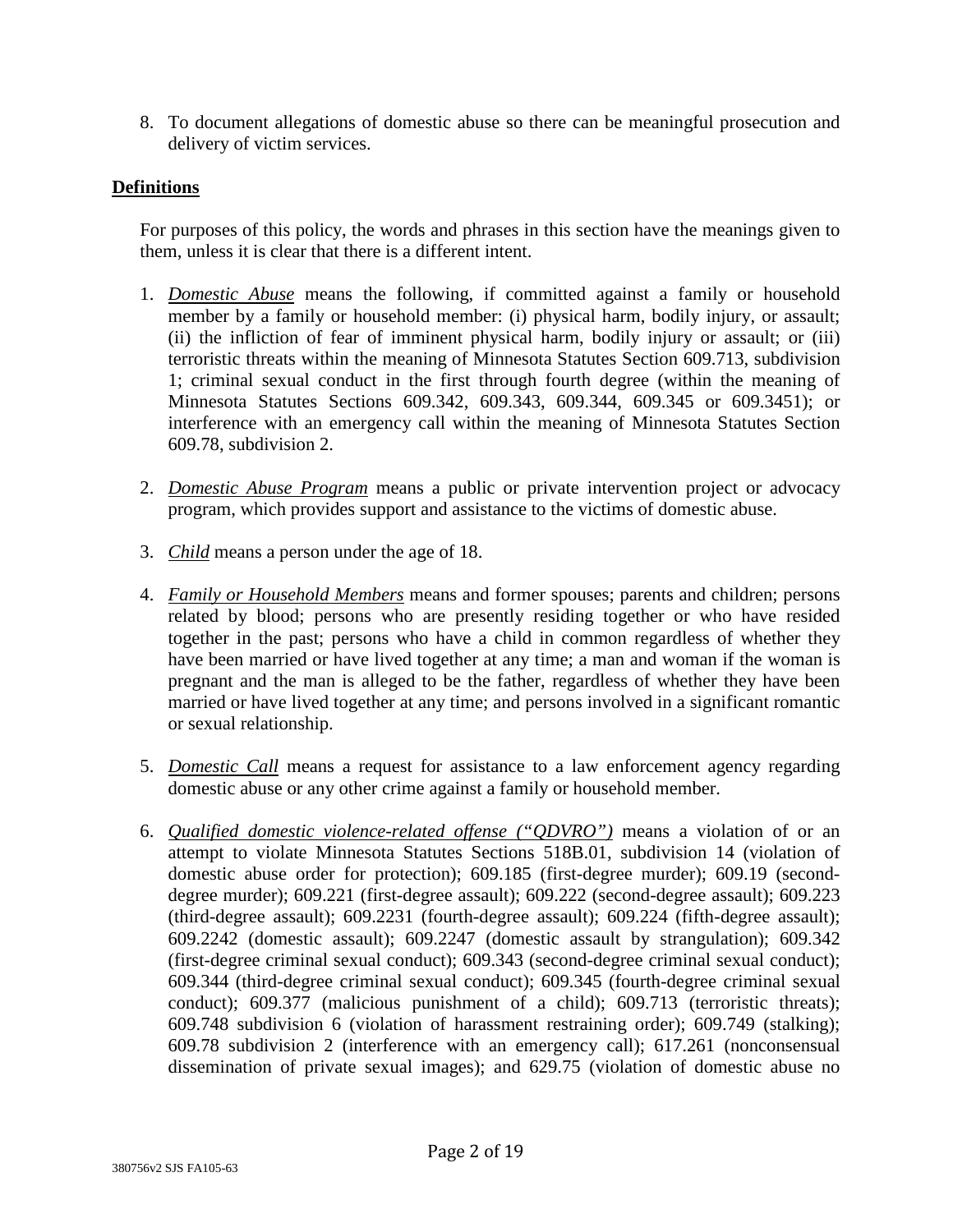contact order) and similar laws of other states, the United States, the District of Columbia, tribal lands, and United State territories.

- 7. *Order for Protection* is a court order that protects a victim from domestic abuse that may be made by any family or household member personally or by a family or household member, a guardian as defined in Minnesota Statutes Section 541.1-201, clause (2), or, if the court finds that it is in the best interests of the minor, by a reputable adult age 25 or older on behalf of minor family or household members. An order for protection may order the following relief: restrain the abusing party from committing acts of domestic abuse; exclude the abusing party from the dwelling which the parties share or from the residence of the petitioner; exclude the abusing party from a reasonable area surrounding the dwelling or residence; award temporary custody or establish temporary parenting time with regard to minor children of the parties; establish temporary support for minor children or a spouse; provide counseling or other social services; order the abusing party to participate in treatment or counseling services; award temporary use and possession of property; exclude the abusing party from the place of employment of the petitioner; order the abusing party to have no contact with the petitioner; order the abusing party to pay restitution; order the continuance of all currently available insurance coverage; direct the care, possession or control of a pet or companion animal; direct the respondent to refrain from physically abusing or injuring any pet or companion animal; and any other relief deemed necessary for the protection of a family or household member.
- 8. *Temporary Restraining Order* is a temporary order of the court ordering the respondent to cease or avoid the harassment of another person or to have no contact with that person.
- *9. Restraining Order* is an order issued by the court ordering the respondent to cease or avoid the harassment of another person or to have no contact with that person. These orders generally prohibit all contact of any kind (including, but not limited to, phone calls, letters, e-mails, and contact through a third party) and may limit the respondent's ability to come within a certain distance of the petitioner's home, workplace or school.
- *10. Harassment* means to engage in intentional conduct which the actor knows or has reason to know would cause the victim under the circumstances to feel frightened, threatened, oppressed, persecuted or intimidated AND causes this reaction on the part of the victim.
- *11. Stalking* is a crime of harassment. Generally a person commits the offense of stalking if he or she: (i) directly or indirectly, or through third parties, manifests a purpose or intent to injure the person, property or rights of another by the commission of an unlawful act; (ii) follows, monitors or pursues another, whether in person or through any available technological or other means; (iii) returns the property of another if the actor is without claim of right to the property or consent of one with authority to consent; (iv) repeatedly makes telephone calls, sends text messages, or induces a victim to make telephone calls to the actor, whether or not conversation ensues; (v) makes or causes the telephone of another repeatedly or continuously to ring; (vi) repeatedly mails or delivers or causes the delivery by any means, including electronically, of letters, telegrams, messages, packages, through assistive devices for the visually or hearing impaired, or any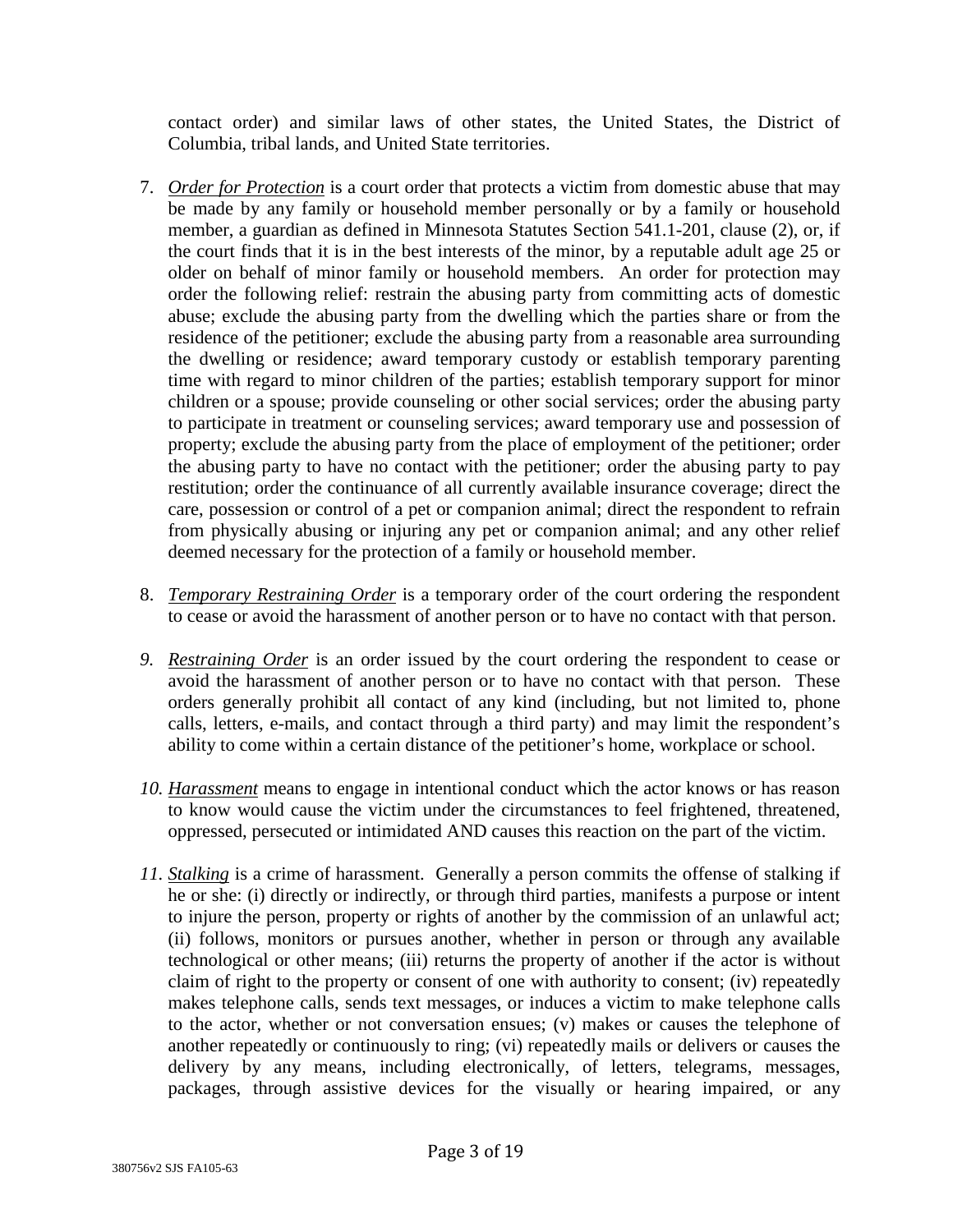communication made through any available technologies or other objects; or (vii) knowingly makes false allegations against a peace officer concerning the officer's performance of official duties with intent to influence or tamper with the officer's performance of official duties.

12. *Domestic Abuse No Contact Order (DANCO)* is an order issued by a court against a defendant in a criminal proceeding for domestic abuse, harassment or stalking of a family or household member, violation of an order for protection or a violation of a prior nocontact order. A knowing violation of such an order is a misdemeanor. Minnesota Statutes Section 518B.01, subdivision 22.

# **A. RESPONDING TO THE CALLS**

### 1. Driving to the Scene

The peace officer should respond directly and without unreasonable delay to the scene of a domestic call, taking into consideration all information provided by dispatch in determining speed of travel.

### 2. Initial Contact with Occupants

Upon arriving at the scene of a domestic call, the responding peace officers must identify themselves as peace officers, explain their presence, and request entry into the home. The officers should ask to see the person who is the alleged victim of the call. If the person who called is someone other than the subject of the call, the officers should not reveal the caller's name. The officers must check to make sure all of the occupants of the premises are safe.

# 3. Entry

- a. Refused -- If refused entry, the officers should be persistent about seeing and speaking alone with the subject of the call. If access to the subject is refused, the officers should request the dispatcher to contact the caller.
- b. Forced Entry -- If access is still refused and the officers have reason to believe that someone is in imminent danger, the officers are permitted to force entry.
- c. Search Warrant Entry -- If the officers are refused entry and have no legal grounds for forced entry and they have reasonable grounds to believe a crime has been committed, they should contact their supervisor or the County Attorney's Office and request advice concerning obtaining a search warrant.

# 4. First Aid

After securing the scene, the responding peace officers must provide first aid as needed.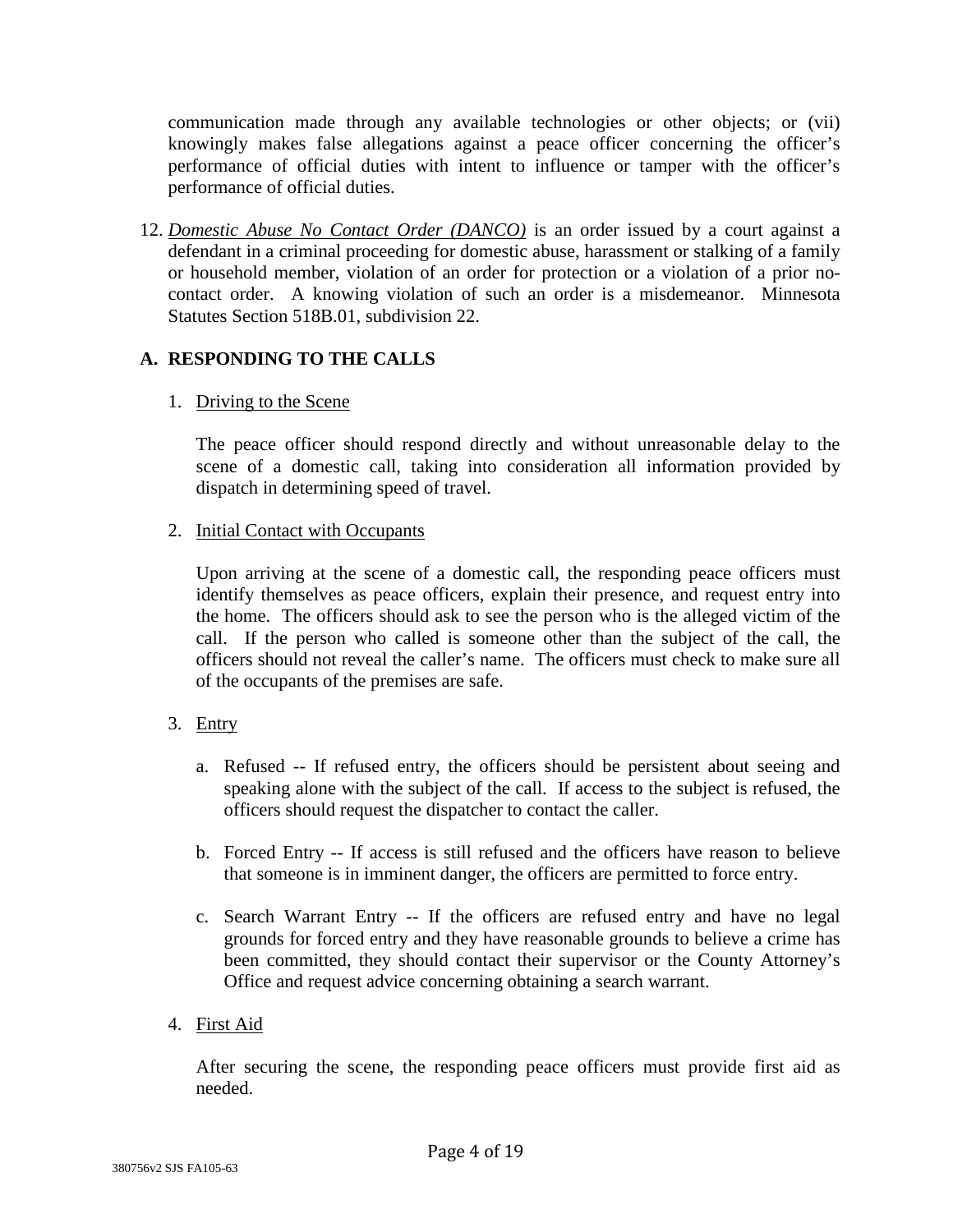### 5. Victim Safety

Assure the victim that her/his immediate safety is your first priority as an officer. Take steps to protect the victim's privacy and dignity. Provide for the care and safety needs of children present. Whether or not there has been an arrest, provide assistance to victims, including assistance accessing medical care, securing shelter, and providing notice of victim's rights information.

### 6. Risk Assessment

 Obtain information about the history of violence and stalking from the apparent victim by asking the following three risk questions:

- Do you think he/she will seriously injure or kill you or your children? What makes you think so? What makes you think not?
- How frequently and seriously does he/she intimidate, threaten, or assault you? Is it changing? Getting worse? Getting better?
- Describe the time you were the most frightened or injured by him/her.

# **B. ARREST DECISIONS**

### 1. Making Arrests

After securing the scene and providing first aid, the peace officers must begin a criminal investigation to determine if there is probable cause to believe that a crime has been committed based upon the evidence and not upon the victim's willingness or unwillingness to have an offender arrested.

The department's policy of arrest for domestic assault is that an officer shall arrest when one of the following occurs:

- When visible signs of injury or impairment exist and the officer determines it was not self-defense
- When a dangerous weapon is involved
- When an assault is alleged and supported by other evidence
- When a victim is in fear of immediate bodily harm
- The alleged assault or incident involves a felony-level crime
- An order for protection, harassment restraining order, or domestic abuse nocontact order has been violated

The officers should collect relevant physical evidence, including weapons which may have been used, take photographs of the scene and any injuries, take damaged property into evidence if appropriate, and take statements from the involved parties and witnesses. Statements should be taken at the scene as close in time to the assault as possible. The victim's emotional state should be noted in the statement. All statements must be recorded so that they can be used as evidence in the prosecution of the case. The evidence and statements should include the following information: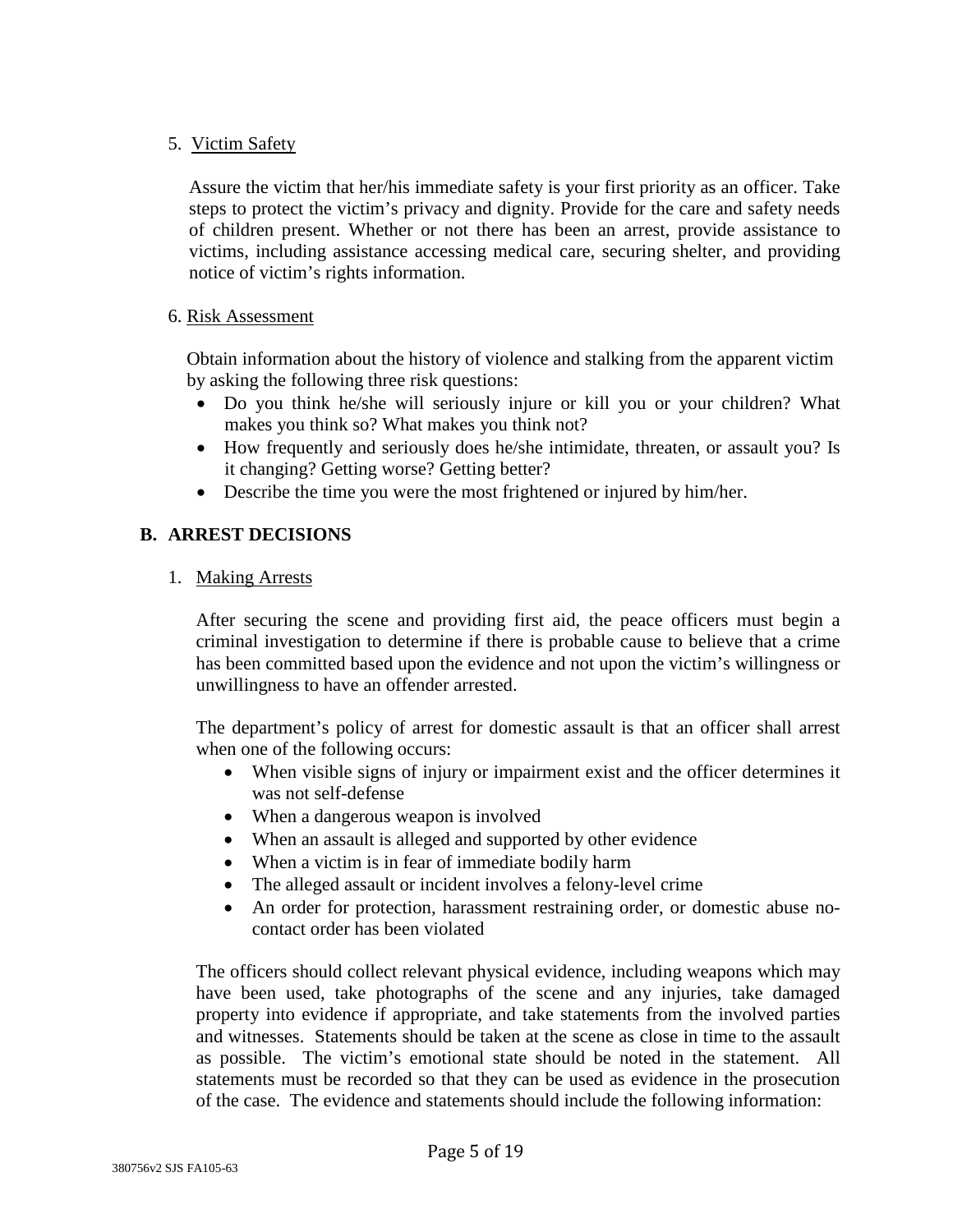- a. The condition of clothing (if ripped or bloody take as evidence);
- b. Any property damage (take photographs of any property damage to large or permanent items and take into custody smaller items such as a broken telephone);
- c. Any excited utterances of the victim and suspect (officers should have available at the scene a digital recorder to record all statements of available witness, victims and the suspect as they speak with them);
- d. Evidence of any physical injury including strangulation;
- e. A description of the demeanor of the victim and the suspect;
- f. Medical records including the victim's statements to paramedics, nurses, and doctors (have the victim sign a medical release of information form if treatment is given by a medical professional);
- g. Interviews of witnesses including the children who may have been present (record all statements);
- h. Information concerning prior domestic abuse, and the existence of any protective orders; and
- i. Verification of what was heard by dispatch while on the phone with the caller.

**Note**: When determining probable cause, the peace officers should consider their own and the observations of fellow officers and any statements by parties involved and any witnesses. Prior convictions may provide the basis for enhancement to a gross misdemeanor or even felony charges (see C.2. below).

### 2. Factors **NOT** to be Considered in Making the Arrest

Arrests should be made *without* the consideration of:

- a. Marital status, gender, sexual orientation, race, or cultural, social, political or professional position;
- b. Ownership, tenancy rights of either party, or the fact that the incident occurred in a private place;
- c. Belief that the victim will not cooperate with criminal prosecution or that the arrest may not lead to a conviction (assume the victim will not cooperate and gather as much evidence as possible);
- d. Verbal assurances that the abuse will stop;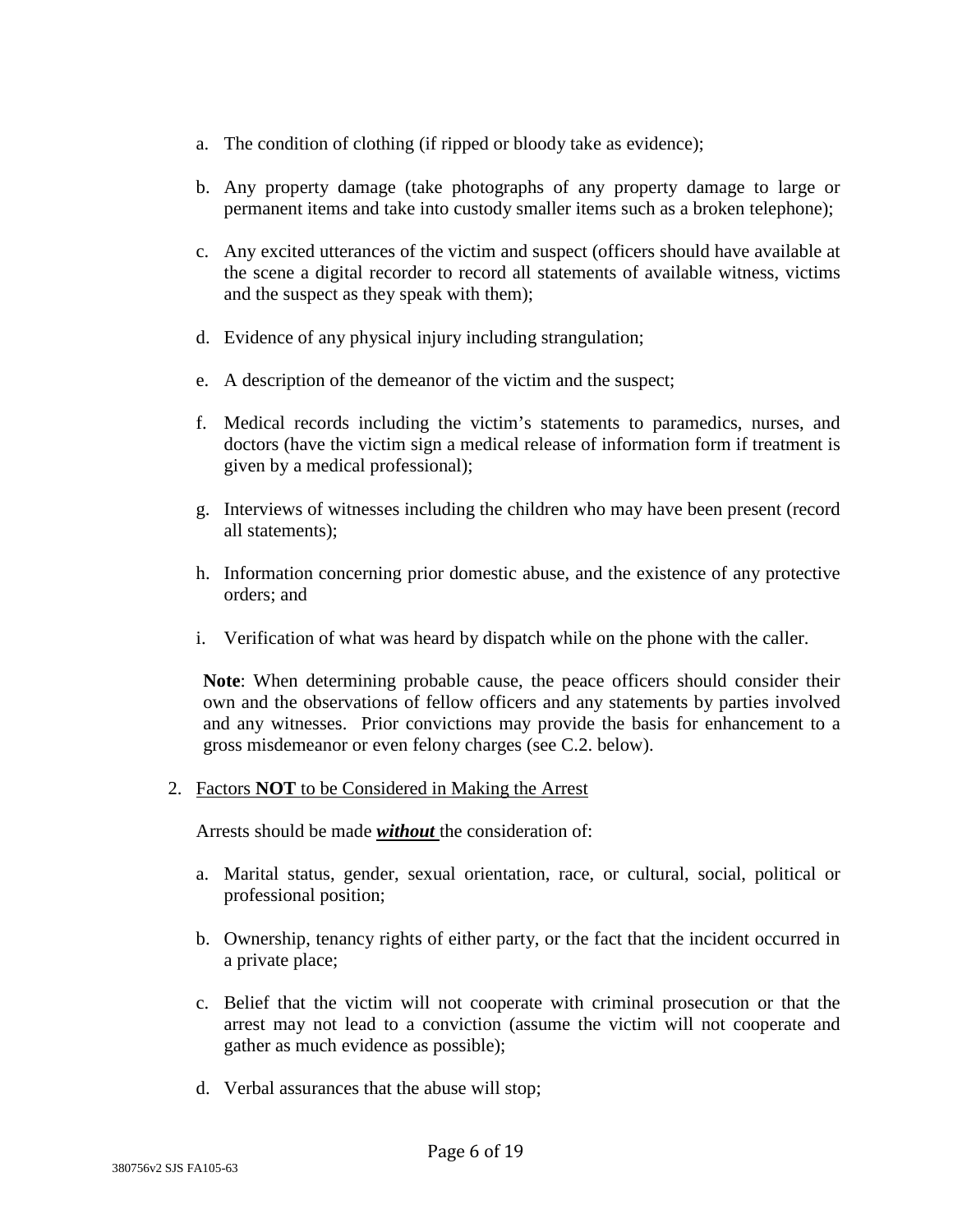- e. Disposition of previous police calls involving same victim or suspect;
- f. Denial by either party that the abuse occurred when there is evidence of domestic abuse;
- g. Lack of a court order restraining or restricting the suspect;
- h. Concern about reprisals against the victim;
- i. Adverse financial consequences that might result from the arrest; and
- j. Chemical dependency or intoxication of the parties

### 3. Primary Aggressor and Dual Arrests

Dual arrest is discouraged. Where there are allegations that each party assaulted the other, the peace officer shall determine whether there is sufficient evidence to conclude that one of the parties is the primary aggressor based on the following criteria and the officer's judgment:

- a. Comparative extent of any injuries inflicted;
- b. Fear of physical injury because of past or present threats;
- c. Actions taken in self-defense or to protect oneself;
- d. The history of domestic abuse perpetrated by one party against the other; and
- e. Existence or previous existence of orders for protection
- 4. Victim Request Not to Prosecute

If the officer finds probable cause to believe a domestic abuse offense has been committed and intends to arrest but the victim requests no arrest or prosecution, the officer should inform the victim that the decision to arrest is the officer's and the decision to prosecute lies with the prosecutor.

### **C. AUTHORITY AND TYPES OF ARREST**

1. Warrantless Probable Cause Arrest for Fifth Degree Assault or Domestic Assault

Although the general rule is that officers may not make probable cause arrests for misdemeanors unless the offense occurs in their presence (or a citizen who saw the crime so requests), domestic assault is an exception. Minnesota Statutes Section 629.341 provides that "... [a] peace officer may arrest a person anywhere without a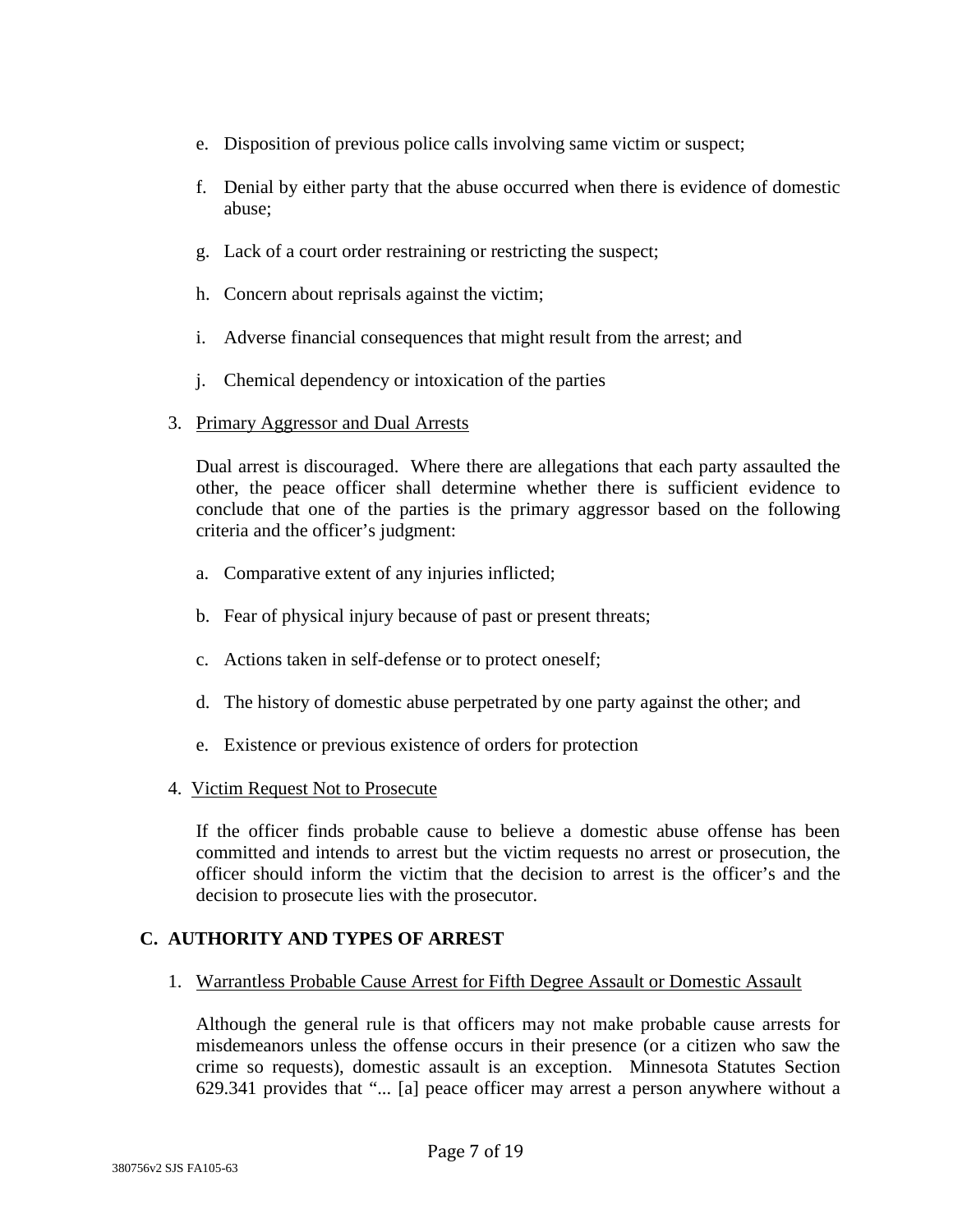warrant, including at the person's residence, if the peace officer has probable cause to believe that the person within the preceding 72 hours the person has committed domestic abuse, as defined in section 518B.01, subdivision 2." However, the Minnesota Court of Appeals has ruled in State v. Anderson, 388 N.W.2d 784 (Minn. Ct. App. 1986) that absent consent, hot pursuit, medical or emergency aid, children in need of protection or services (as defined in Minnesota Statutes Section 260C.007) or exigent circumstances, a peace officer DOES NOT have a right under Minnesota Statutes Section 629.341 to enter a suspect's house for the sole purpose of effecting a domestic abuse arrest. As a general rule, any evidence obtained as a result of an unlawful house entry will be suppressed under the "fruit of the poisonous tree" doctrine.

**Note**: An arresting officer may not issue a citation in lieu of an arrest and detention to an individual charged with harassment, domestic abuse, violation of an order for protection, or violation of a domestic abuse no contact order. (Minnesota Statutes Section 629.72, subdivision 1a (a)).

2. Level of Arrest for Assault in the Fifth Degree and Domestic Assault; Misdemeanor, Gross Misdemeanor and Felony

Assault in the Fifth Degree and Domestic Assault are typically misdemeanor offenses. If the suspect has prior convictions for QDVRO, the offense may be a gross misdemeanor or felony.

### a. Gross Misdemeanors

Assault in the fifth-degree (Minnesota Statutes Section 609.224 Subd. 2(a)):

- I. Against the **same victim** within 10 years of a previous conviction for a QDVRO conviction or adjudication of delinquency.
- II. Against **any victim** within three years of a previous QDVRO conviction or adjudication of delinquency

Domestic Assault (Minnesota Statutes Section 609.2242):

I. Against any family or household member within 10 years of a previous QDVRO conviction or adjudication of delinquency. The prior conviction need not be against a member of the **same** family or household.

Note: Any QDVRO will serve to enhance, it need not be the same offense.

b. Felonies

Assault in the fifth-degree (Minnesota Statutes Section 609.224):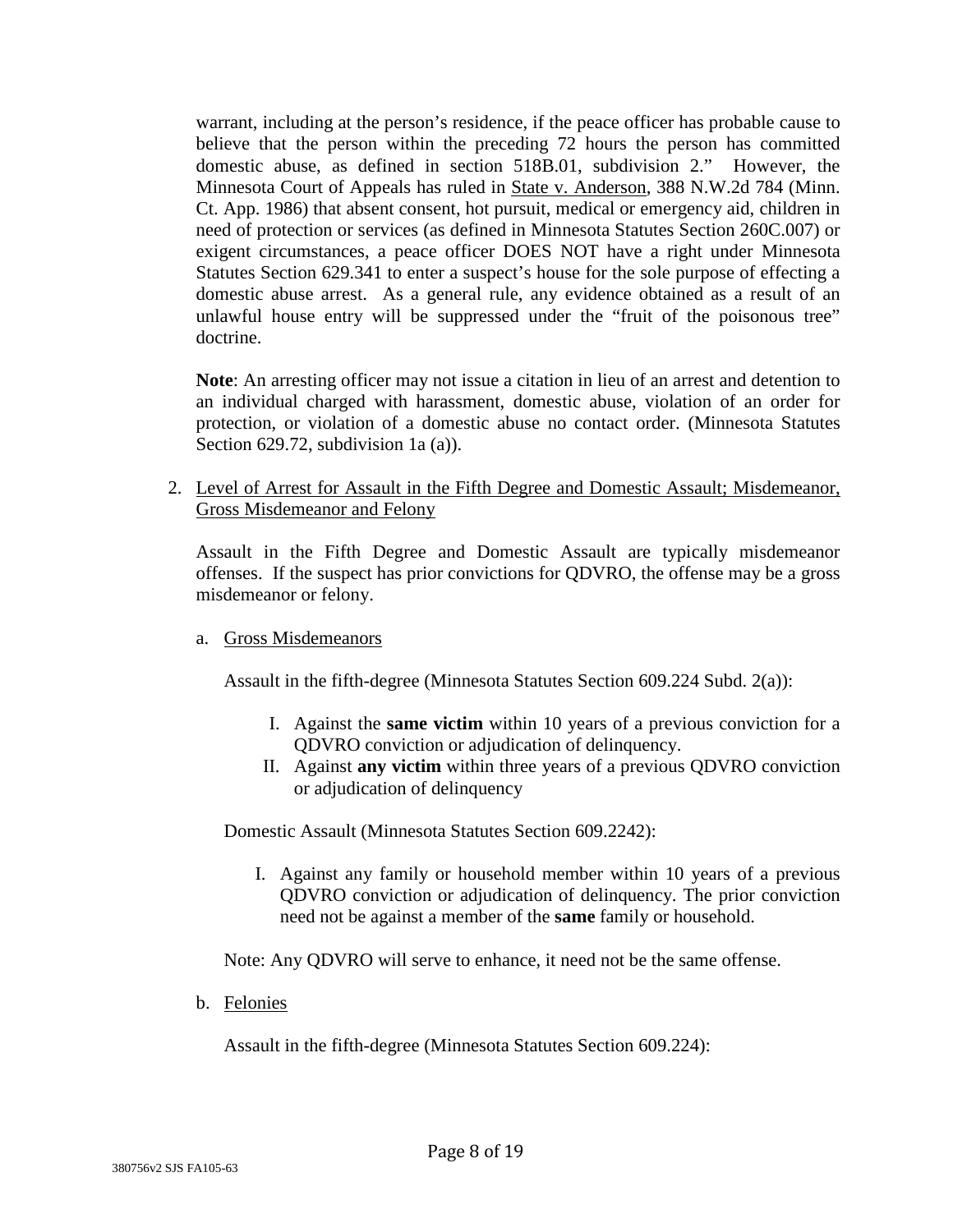- I. Against the same victim within 10 years of the first of any combination of two or more previous QDVRO convictions or adjudications of delinquency.
- II. Any victim within three years of the first of any combination of two or more previous QDVRO convictions or adjudications of delinquency.

Domestic Assault (Minnesota Statutes Section 609.2242):

- I. Within 10 years of the first of any combination of two or more previous QDVRO convictions or adjudications of delinquency.
- II. According to Minn. Stat. 609.2247 subd. 2, whoever assaults a family or household member by strangulation is guilty of a felony.
- 3. Stalking (Minnesota Statutes Section 609.749) [Note: the following has been modified from the statutory language to improve readability and eliminate portions not pertinent to this policy]
	- a. Definition. Stalking is conduct which the actor knows or has reason to know would cause the victim under the circumstances to feel frightened, threatened, oppressed, persecuted, or intimidated and causes this reaction on the part of the victim regardless of the relationship between the actor and victim.
	- b. No Proof of Specific Intent Required. It is not required to prove that the actor intended to cause the victim to feel frightened, threatened, oppressed, persecuted, or intimidated, or except as otherwise provided in Minnesota Statutes Section 609.749, subdivision 3, paragraph (a), clause (4) or paragraph (b), that the actor intended to cause any other result.
	- c. Stalking crimes. A person who stalks another by committing any of the following is guilty of a gross misdemeanor:
		- I. Directly or indirectly or through third parties, manifests a purpose or intent to injure the person, property or rights of another by the commission of an unlawful act;
		- II. Follows, monitors, or pursues another, whether in person or through any available technological or other means;
		- III. Returns to the property of another if the actor is without claim of right to the property or consent of one with authority to consent;
		- IV. Repeatedly makes telephone calls, sends text messages, or induces a victim to make telephone calls to the actor, whether or not conversation ensues;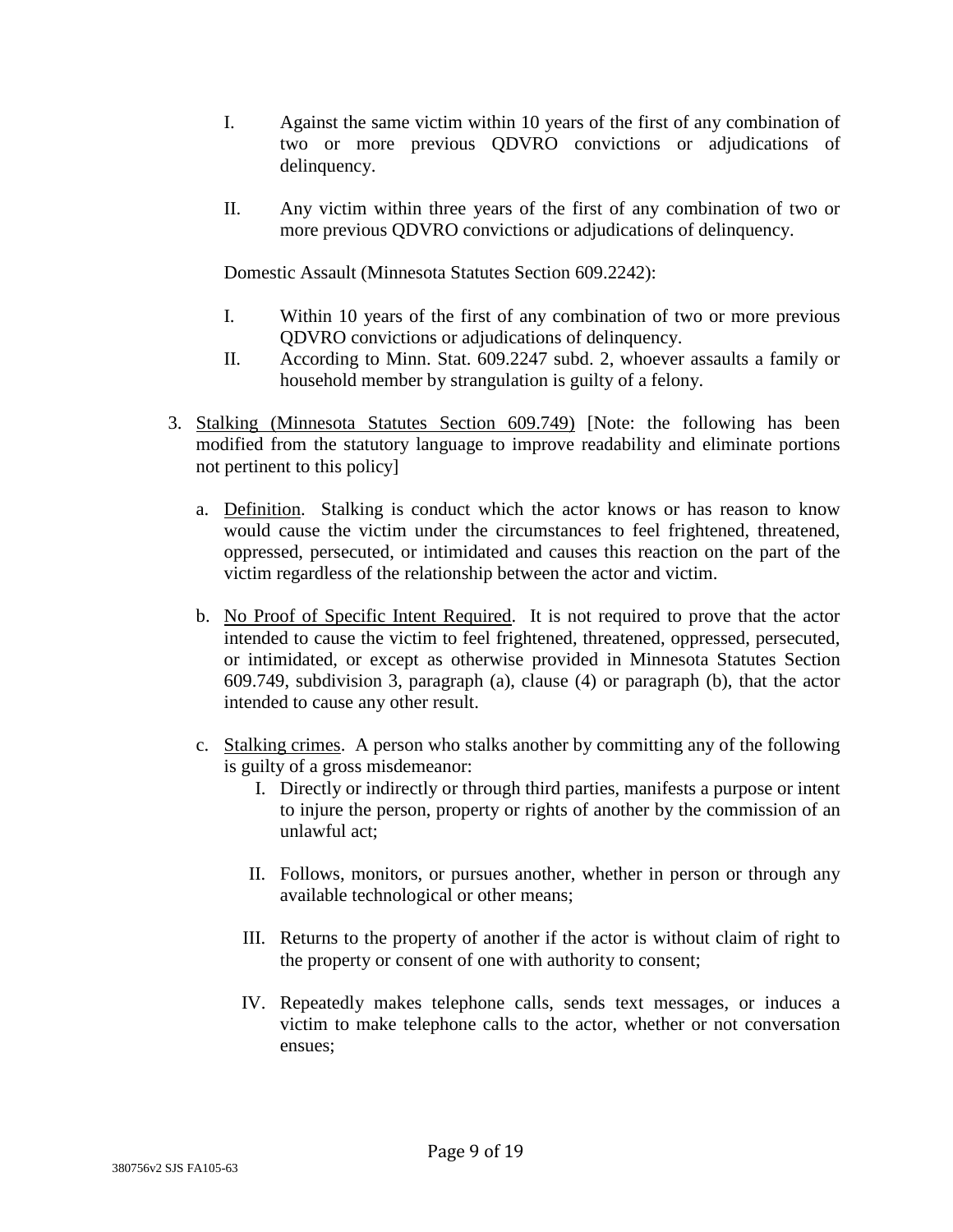- V. Makes or causes the telephone of another repeatedly or continuously to ring;
- VI. Repeatedly mails or delivers or causes the delivery by any means, including electronically, of letters, telegrams, messages, packages, through assistive devices for the visually or hearing impaired, or any communication made through any available technologies or other objects; or
- VII. Knowingly makes false allegations against a peace officer concerning the officer's performance of official duties with intent to influence or tamper with the officer's performance of official duties.
- d. Venue. When acts constituting a violation of Minnesota Statutes Section 609.749 are committed in two or more counties, the accused may be prosecuted in any county in which one of the acts was committed for all acts in violation of the statute. The conduct described in Minnesota Statutes Section 609.749, subdivision 2, clauses (4) and (5) may be prosecuted at the place where any call is made or received or, in the case of wireless or electronic communications or any communications made through any available technologies, where the actor or victim resides or in the jurisdiction of the victim's designated address if the victims participates in the address confidentiality program established by Minnesota Statutes Chapter 5B. The conduct described in Minnesota Statutes Section 609.749, subdivision 2, clause (2) may be prosecuted where the actor or victim resides. The conduct described in Minnesota Statutes Section 609.749, subdivision 2, clause (6), may be prosecuted where any letter, telegram, message, package or other object is sent or received or, in the case of wireless or electronic communication or communication made through other available technologies, where the actor or victim reside or in the jurisdiction of the victim's designated address if the victim participates in the address confidentiality program established by Minnesota Statutes Chapter 5B.
- e.
- f. Arrest A peace officer may not make a warrantless, custodial arrest of any person for violation of Minnesota Statutes Section 609.749, subdivision 2 (7) (acts against an officer). For all other violations under this statute, a peace officer may make an arrest under the provisions of Minnesota Statutes Section 629.34 (when an arrest may be made without a warrant).
- g. Aggravated violations. A person commits a felony if he or she:
	- I. Commits any offense described above because of the victim's or another's actual or perceived race, color, religion, sex, sexual orientation, disability as defined in Minnesota Statutes Section 363A.03, age or national origin;
	- II. Commits any offense described in Minnesota Statutes Section 609.749, subdivision 2 by falsely impersonating another;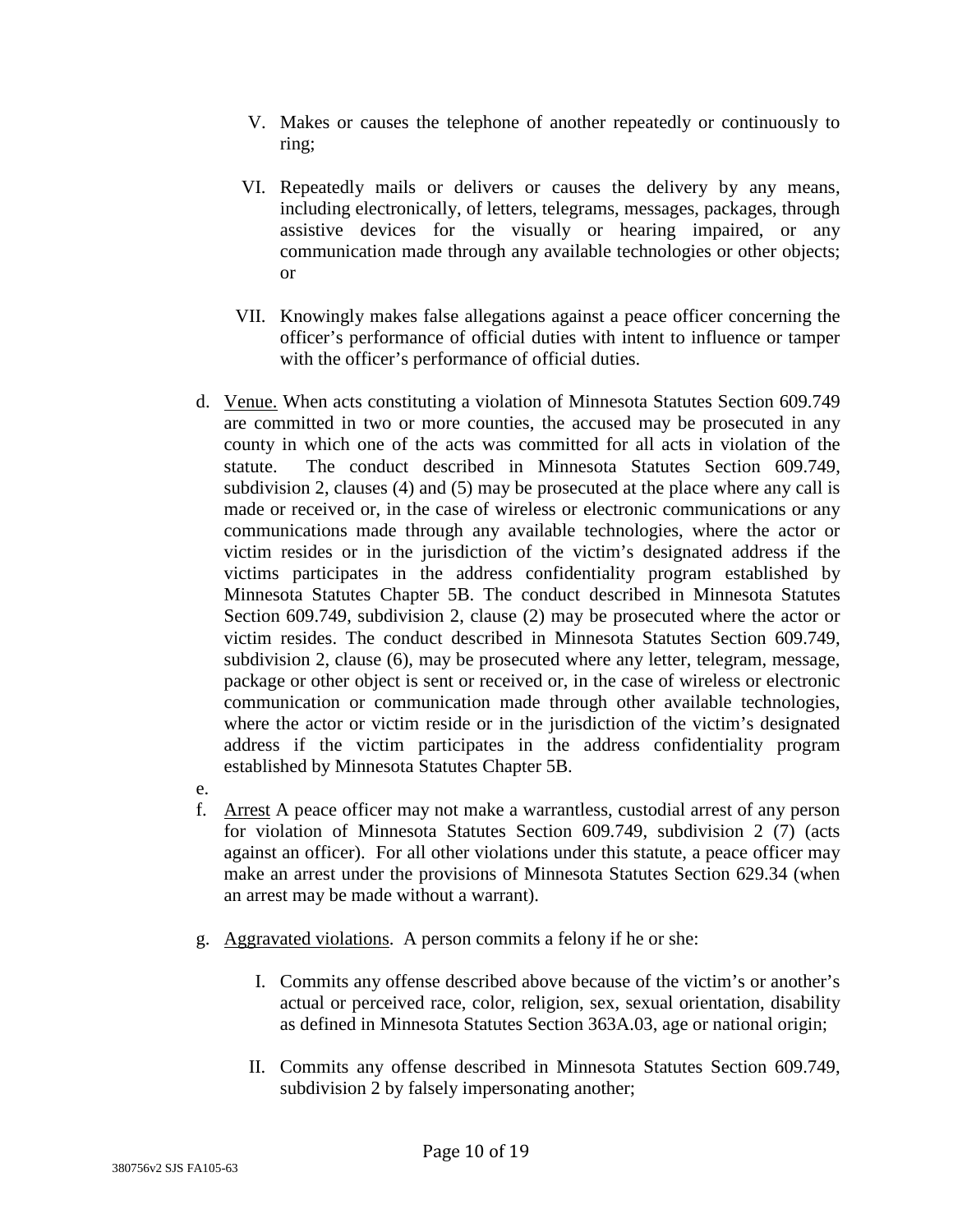- III. Commits an offense described in Minnesota Statutes Section 609.749 and possesses a dangerous weapon at the time of the offense;
- IV. Stalks another, as defined in Minnesota Statutes Section 609.749, subdivision 1, with the intent to influence or otherwise tamper with a juror or a judicial proceeding or with intent to retaliate against a judicial officer, or a prosecutor, defense attorney, or officer of the court, because of that person's performance of official duties in connection with a judicial proceeding; or
- V. Commits any offense described in Minnesota Statutes Section 609.749, subdivision 2 against a victim under the age of 18; if the actor is more than 36 months older than the victim.
- h. Second or Subsequent Violations: Felony. A person is guilty of a felony who violates any provision of Minnesota Statutes Section 609.749 within 10 years of a previous QDVRO conviction or adjudication of delinquency.
- i. Pattern of Stalking Conduct. A person who engages in a pattern of stalking conduct with respect to a single victim or one or more members of a single household which the actor knows or has reason to know would cause the victim under the circumstances to feel terrorized or to fear bodily harm and which does cause this reaction on the part of the victim is guilty of a felony.

A "pattern of stalking behavior" means two or more acts within a five-year period that violates or attempts to violate the provisions of any of the following or a similar law of another state, the United States, the District of Columbia, tribe or United States territories:

- I. Minnesota Statutes Section 609.749;
- II. First-degree to third-degree murder and first and second-degree manslaughter (Minnesota Statutes Sections 609.185 to 609.205);
- III. Terroristic threats (Minnesota Statutes Section 609.713);
- IV. Fifth-degree assault (Minnesota Statutes Section 609.224);
- V. Domestic assault (Minnesota Statutes Section 609.2242);
- VI. Violations of domestic abuse orders for protection (Minnesota Statutes Section 518B.01 subdivision 14);
- VII. Violations of harassment restraining orders (Minnesota Statutes Section 609.748 subdivision 6);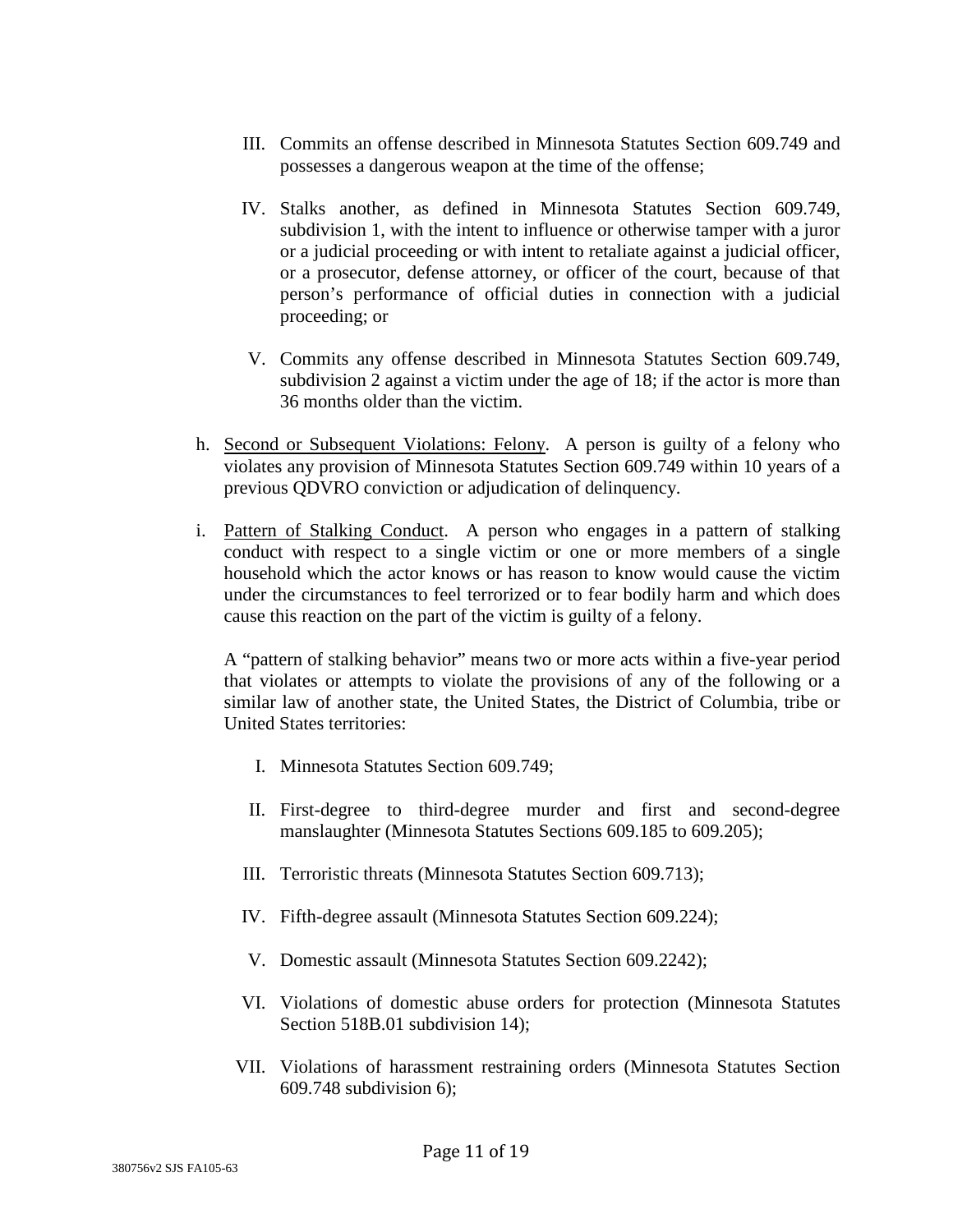- VIII. Certain trespassing offenses (Minnesota Statutes Section 609.605 subdivision 1, paragraph (b) clauses  $(3)$ ,  $(4)$ , and  $(7)$ );
	- IX. Interference with an emergency call (Minnesota Statutes Section 609.78, subdivision 2);
	- X. Obscene or harassing telephone calls (Minnesota Statutes Section 609.79);
	- XI. Letter, telegram, or package; opening; harassment (Minnesota Statutes Section 609.795):
- XII. Burglary (Minnesota Statutes Section 609.582);
- XIII. Damage to property (Minnesota Statutes Section 609.595);
- XIV. Criminal defamation (Minnesota Statutes Section 609.765);
- XV. First to fifth-degree criminal sexual conduct (Minnesota Statutes Sections 609.342 to 609.3451); or
- XVI. Violations of domestic abuse no contact orders (Minnesota Statutes Section 629.75, subdivision 2)
- j. Exception Conduct is not a crime if it is performed under terms of a valid license, to ensure compliance with a court order, or to carry out a specific lawful commercial purpose or employment duty, is authorized or required by a valid contract, or is authorized, required, or protected by state, federal or tribal law or the state, federal, or tribal constitutions.

#### 4. Probable Cause Warrantless Arrest

The domestic abuse arrest statute (Minnesota Statutes Section 629.72) has been amended to provide, as was already the case for domestic assault arrests, that the officer shall not issue a citation in lieu of arrest and detention to an individual charged with harassment, domestic abuse, violation of an order for protection or a violation of a domestic abuse no contact order. An officer may also make a warrantless probable cause arrest for harassment even if the offense did not occur in the officer's presence. Minnesota Statute Section 629.34, subdivision 1(c) (6).

5. Probable Cause Felony Arrests for Other Crimes

At a domestic call, peace officers shall consider whether other felonies have been committed, including, but not limited to: burglary, felony assault, terroristic threats, kidnapping, false imprisonment and witness tampering**.**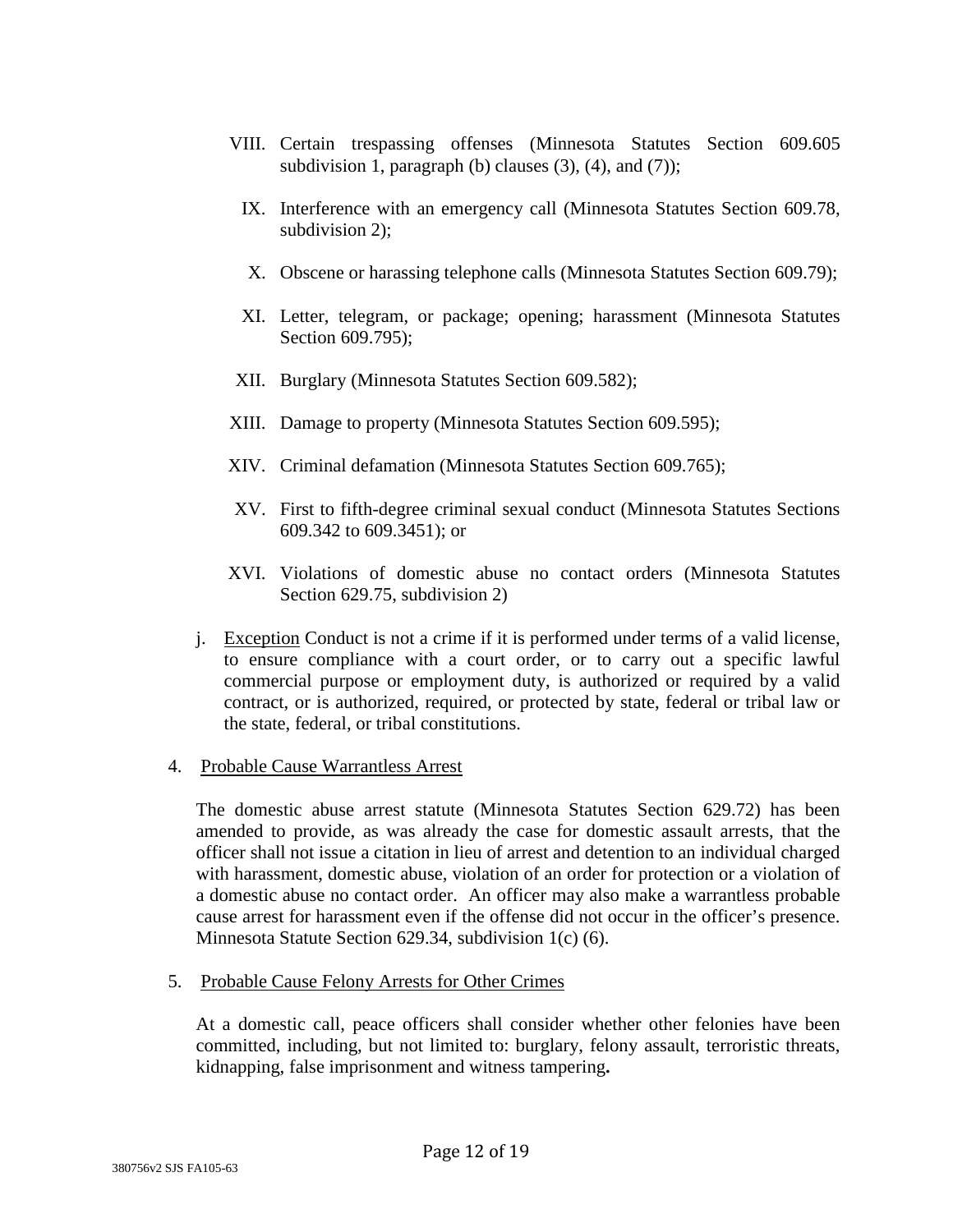Note: Entry into a home in violation of an OFP may be burglary if there is intent to commit a crime in addition to mere entry. Example: OFP respondent knows that the petitioner is not home, goes in to retrieve his Skil Saw – OFP violation, but no burglary because there is no intent to commit burglary. If the respondent enters the home with the intent to assault or contact petitioner, the assault or contact is an independent crime which will support a burglary charge. State v. Colvin, 645 N.W.  $2<sup>nd</sup>$  449 (Minn. 2002).

### 6. Violation of Court Orders

Officers shall determine whether any of the following orders exist before or during an arrest. The peace officer or someone acting at the officer's direction must verify. Methods of verification include personally seeing a copy of the order or reviewing an agency's file that indicates the existence of such an order. If the verification is made at the direction of the peace officer, the peace officer shall document the name of the person and the type of order verified. The officer must document actions taken to identify the specific court order (e.g. order for protection) in the police report and include the following information: the county of origin, the file number and the provision allegedly violated. The officer must make arrangements to get a copy of the order as part of the investigative process.

**Note**: *Ex Parte* Temporary Orders for Protection are valid for a fixed period of time, not to exceed 14 days from issuance *unless extended by the court*. Orders for protection (non-temporary) are valid for a fixed period of time, not to exceed one year except when the court determines a longer fixed period is appropriate.

### a. Order for Protection

A peace officer shall arrest and take into custody without a warrant a person who the peace officer has probable cause to believe has violated any condition of an OFP granted pursuant to Minn. Stat. 518B.01, subds. 6, 7, and 9. Such an arrest shall be made even if the violation of the order did not take place in the presence of the peace officer, if the officer can verify the existence of the order.

**NOTE:** Minn.Stat. 518B.01, subd. 18(a)(2), states that an OFP is not voided even if the respondent was invited back to the residence by the petitioner, and there is no hour limitation for a warrantless arrest for a violation of an OFP.

A violation of an OFP is a misdemeanor but is enhanceable to a gross misdemeanor if the offense occurs within ten years of discharge from sentence for conviction of violation of an OFP or for any conviction of assault, terroristic threats, violation of a harassment order or harassment/stalking. It is enhanceable as a felony if it occurs within ten years of discharge of the first of two or more such convictions.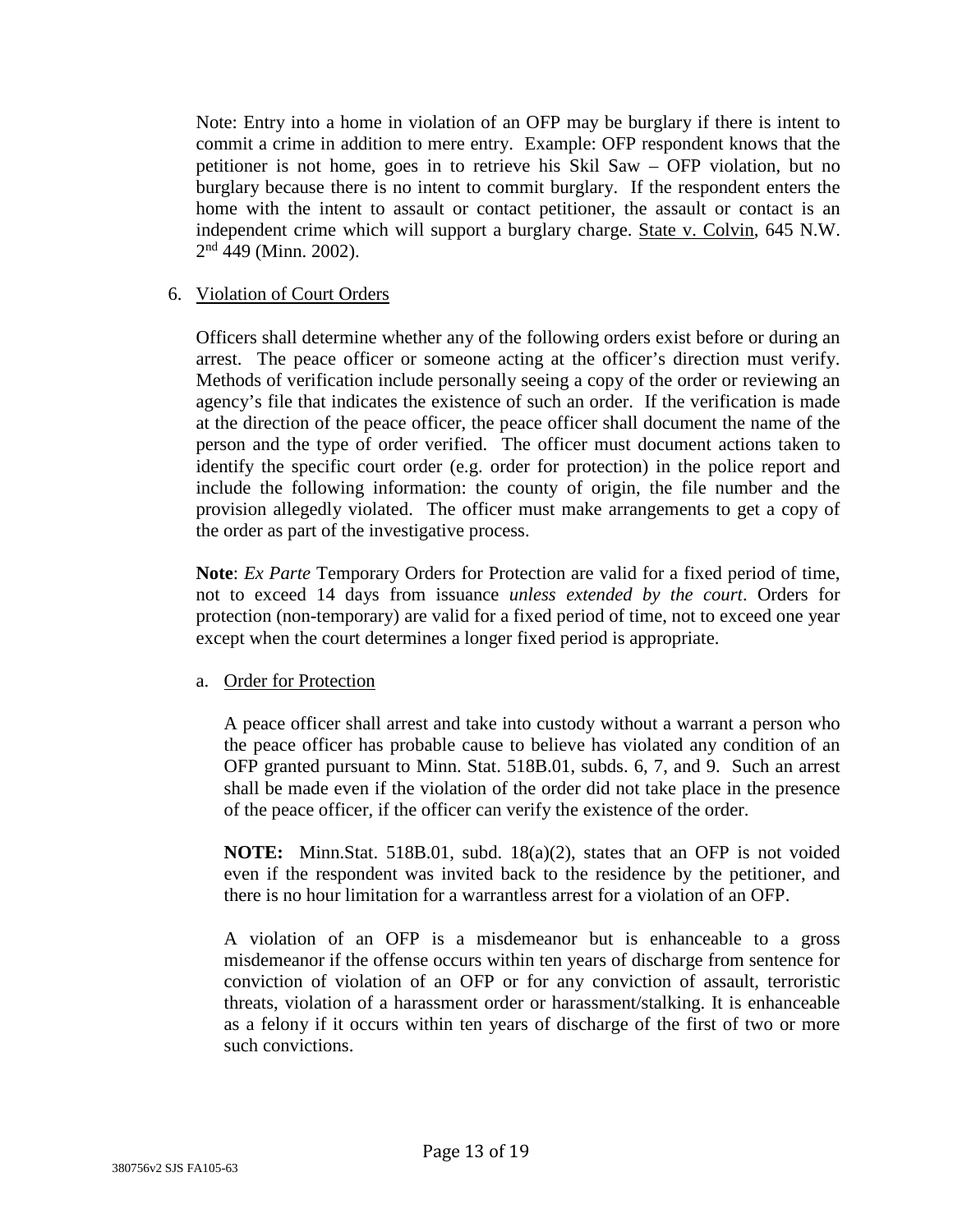OFPs and DANCOs can be verified on the State MNJIS system, also known as the Hot Files. HROs are not in the Hot Files system at this time but are still enforceable.

### b. Harassment Restraining Order

A peace officer shall arrest and take into custody a person who the peace officer has probable cause to believe has violated a harassment restraining order pursuant to Minn. Stat. 609.748, subds. 4 and 5, if the officer can verify the existence of the order.

**NOTE:** A person who violates an HRO is guilty of a misdemeanor if the violator knows of the order. This offense is enhanceable to a gross misdemeanor if it occurs within ten years of a previous qualified domestic violence-related offense conviction or adjudication of delinquency. Per Minn. Stat. 609.748, subd. 6, (d), it is enhanceable to a felony if the person knowingly violates the order:

- within 10 years of the first of two or more previous qualified domestic violence-related offense convictions or adjudications of delinquency;
- because of the victim's or another's actual or perceived race, color, religion, sex, sexual orientation, disability (as defined in section 363A.03), age, or national origin;
- by falsely impersonating another;
- while possessing a dangerous weapon;
- with intent to influence or otherwise tamper with a juror or a judicial proceeding or with intent to retaliate against a judicial officer, as defined in section 609.414, or a prosecutor, defense attorney, or officer of the court, because of that person's performance of official duties in connection with a judicial proceeding; or
- against a victim under the age of 18, if the respondent is more than 36 months older than the victim.

# c. Domestic Abuse No Contact Order (DANCO) (Minn. Stat. 629.75)*:*

A peace officer shall arrest without a warrant and take into custody a person whom the peace officer has probable cause to believe has violated a DANCO, even if the violation of the order did not take place in the presence of the peace officer, if the existence of the order can be verified by the officer.

The pretrial DANCO is sometimes continued at the time of sentencing with a new, probationary DANCO issued as a condition of probation. This DANCO may be valid for the full probationary period indicated in the order.

The court may rescind a DANCO at any time. However, a victim's production of a copy of an apparently valid court order, absent contrary evidence, provides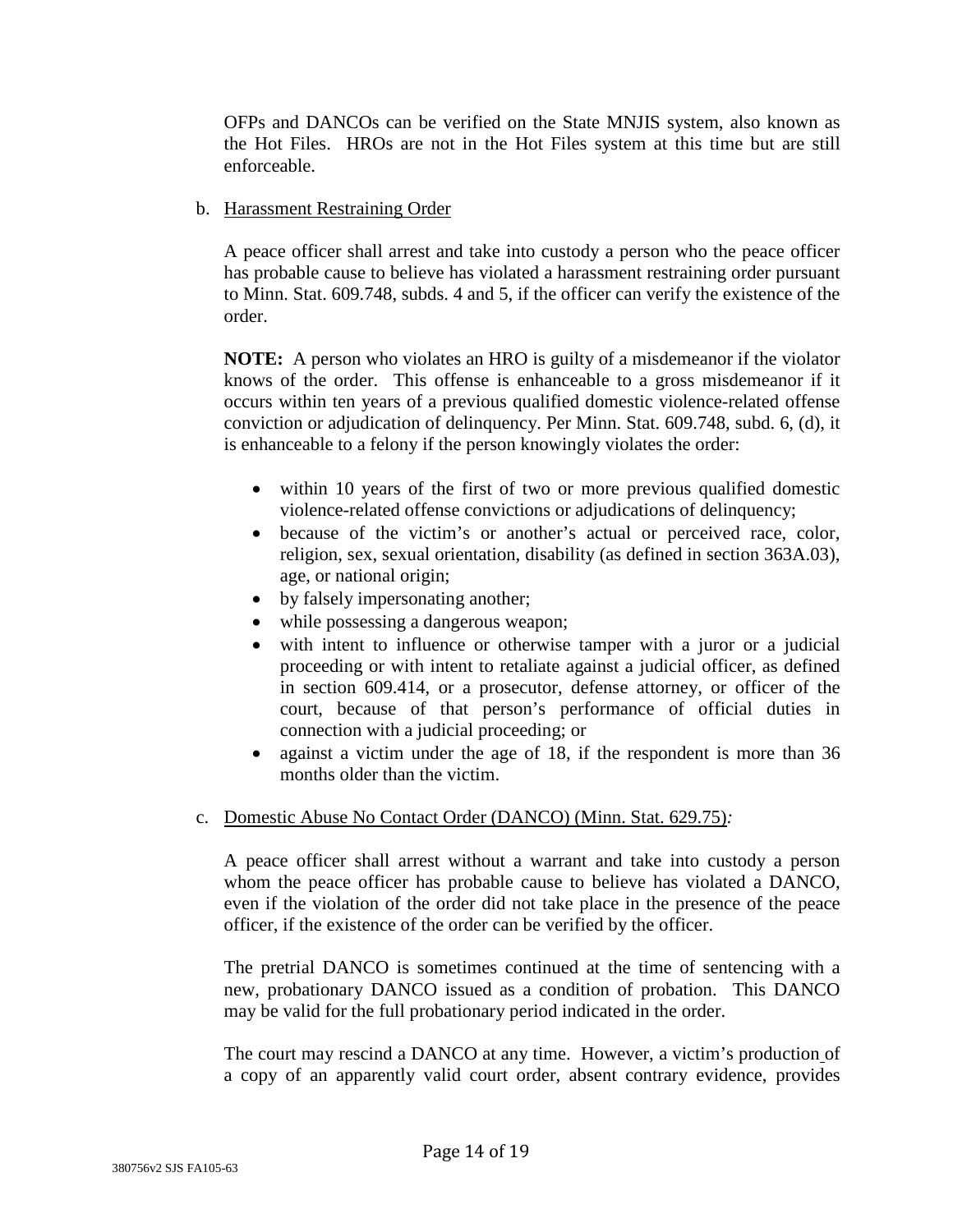prima facie basis for arrest whenever there is probable cause to believe a violation of the order has occurred.

### 7. Other Offenses

At a domestic call, the peace officer shall consider whether other crimes have been committed, including, but not limited to: trespass, criminal damage to property, disorderly conduct, witness tampering, interference with an emergency call, burglary, assault or false imprisonment.

# **D. ASSISTANCE, STAYING AT THE SCENE, VICTIM RIGHTS, AND SERVICES**

# 1. Staying at the Scene

If an arrest does not occur, peace officers should remain at the scene of the disturbance until they believe that the likelihood of further imminent abuse has been eliminated. The victim should be put in phone contact with the on-call Blueprint advocate.

**Note**: Minnesota Statutes Section 629.342 provides that when a peace officer does not make an arrest, when the officer has probable cause to believe that a person is committing or has committed domestic abuse or violated an order for protection, the officer shall provide immediate assistance to the victim. Assistance includes: (1) assisting the victim in obtaining necessary medical treatment; and (2) providing the victim with the notice of rights pursuant to Minnesota Statutes Section 629.341, subdivision 3. A peace officer acting in good faith and exercising due care in providing assistance to a victim pursuant to this statute is immune from civil liability that might result from the officer's action.

# 2. Assistance to Non-English Speaking Victims or Victims with Communication Disabilities

Rice Steele 911 Center maintains a list of approved interpreters. Officers should avoid the use of friends, family, or neighbors serving as the primary interpreter for the investigation. If necessary, a non-approved interpreter may be used for preliminary inquiries and follow up may be done with an approved interpreter at a later date. Officers should always obtain information regarding the interpreter's identity and contact information.

# 3. Notice of Crime Victim Rights

Officers must supply the victim of a domestic call with a copy of the City's crime victim notification form with the officer's name and case number.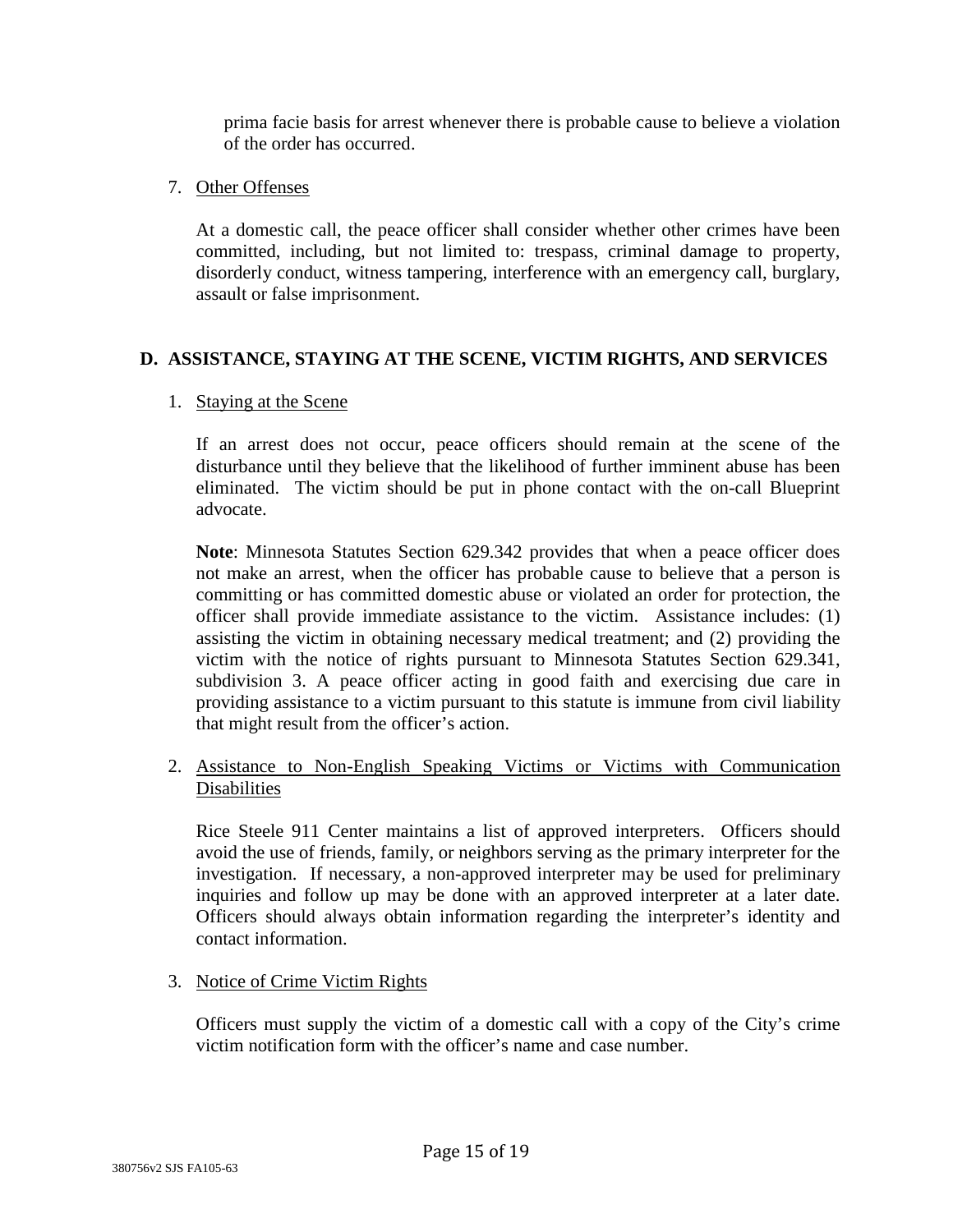4. Services

Before leaving the scene, the victim should be put in phone contact with the on-call Blueprint advocate. Under no circumstances, should the officer put the HOPE Center representative's full name or other personal information in the report. The officer may use the first name or initials of the HOPE Center representative if needed for the report.

This section shall not apply if prohibited by the Minnesota Government Data Practices Act, Minnesota Statutes Chapter 13.

The officer must obtain any telephone numbers from the victim that the victim wants blocked from being made of the Rice County Jail. The officer must give those numbers separate from any reports to the Jail for blocking as soon as practical. The officer must also provide to the Jail the names and phone numbers of individuals who need to be contacted if the offender is released.

# **E. CHILDREN**

1. Child Victims

If a child is present at the scene of a domestic call or is the victim of domestic abuse, the officer must interview the child to determine whether the child has been subjected to physical abuse, emotional abuse, sexual abuse, or neglect. The officer must comply with the requirements of Minnesota Statutes Section 626.556, Reporting of Maltreatment of Minors. The officer must also attempt to verify whether there has been a child abuse order for protection (Minnesota Statutes Section 260C.201). If the child has been physically injured, the officer should escort the child to the nearest hospital for treatment.

2. Providing Child Care for Children

If the parent or guardian of a child can no longer provide care (for example, when the victim is hospitalized), the officer should consult with the child's parent or guardian in order to determine the disposition of the child. The officer should make a good faith attempt to follow the request of the child's parent or guardian.

### **F. REPORTS AND FORMS**

1. Written Report

Regardless of whether or not there is an arrest, officers must make a report after responding to a domestic call. If the officer did not arrest or seek an arrest warrant even though arrest was authorized, a detailed explanation of the reasons for the officer's decision not to arrest must be documented. The report should include the following information: detailed statements from the victim, suspect and witnesses;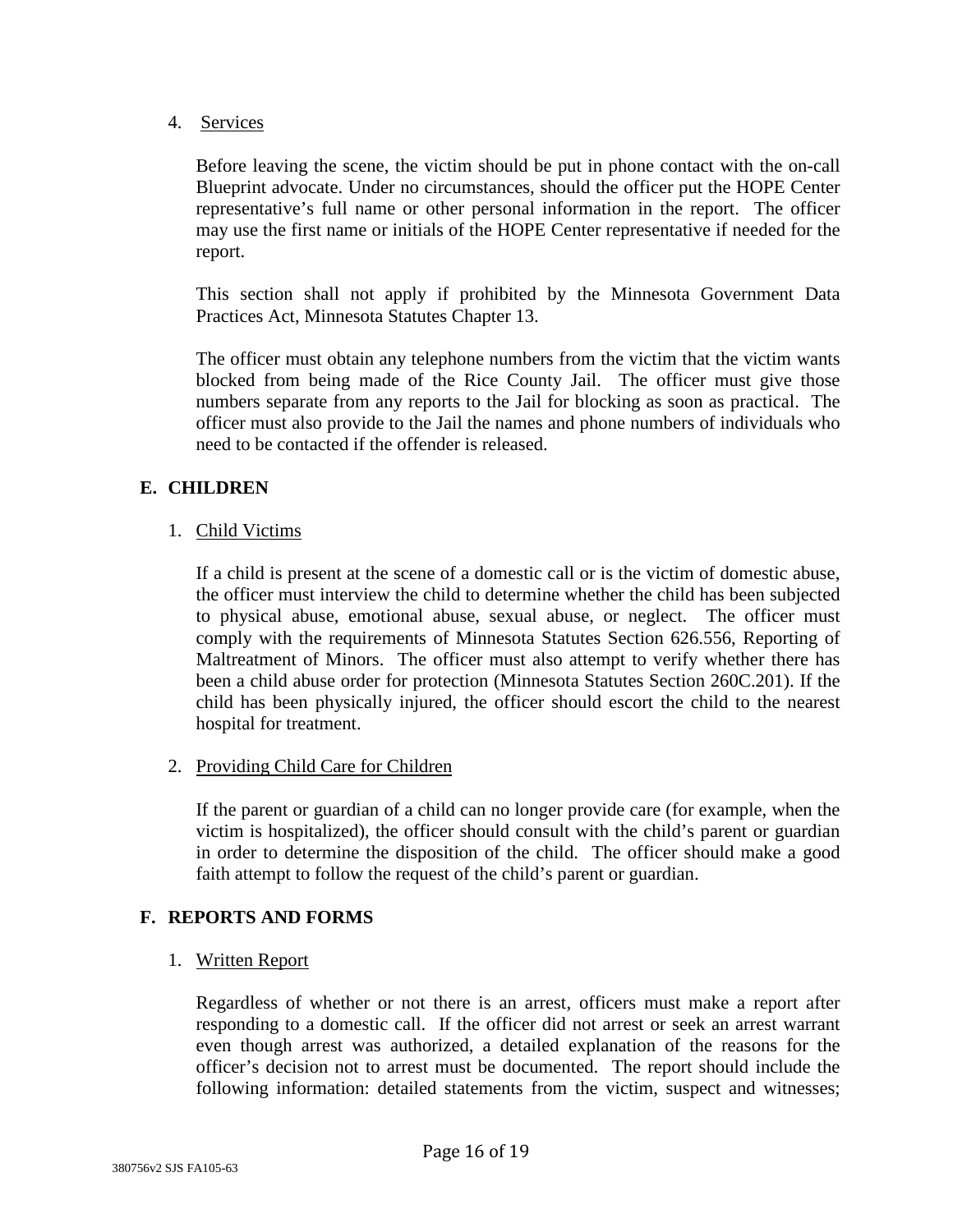descriptions of any injuries; information about past abuse; a description of the scene; the name of the primary aggressor; the existence of any language barriers; the presence of elderly victims or those with disabilities; and documentation of evidence. If the victim requests that his or her post-incident residence address be kept confidential, this request must be noted in the police report. The address must not be included in the report, but listed on a separate sheet and noted as "confidential."

The written police report of an alleged domestic abuse incident described in Minnesota Statutes Section 629.341, subdivision 1, and arrest data, request for service data, and response or incident data as described in Minnesota Statutes Section 13.82, subdivisions 2, 3 or 6 that arise out of this type of incident or part of an alleged violation of an order for protection must be released upon request at no cost to the victim of domestic abuse, the victim's attorney, or an organization providing services to victims of domestic abuse (Minnesota Statutes Sections 13.82; 629.341)

# **G. FURTHER INVESTIGATION**

- 1. A domestic call shall be turned over by the officer to the appropriate investigator for further follow-up if appropriate. If there is an arrest, the investigator shall determine the defendant's criminal record, and if there is evidence of a previous conviction, the investigator or officer should advise the prosecutors of any enhanced criminal sanctions which may be available. Follow-up investigation work may also be required including taking photographs of the victim's injuries two or three days after the incident (due to the fact that bruises that were not visible immediately following the incident may appear within a couple of days).
- 2. Notwithstanding the fact that the officer has decided not to arrest one of the participants in the domestic call, the officer still must thoroughly document all relevant information in the report and must refer the report to the appropriate prosecutor for review and consideration of criminal charges.
- 3. The investigating officer must obtain the victim's medical records from the incident and obtain the appropriate releases from the victim in order to request these records.

# **H. CONFLICT OF INTEREST**

1. It is recognized that a Faribault Police Officer may be dispatched to a domestic call that involves a department member, city council person, city department head, or other person that may present a conflict of interest. Once the scene is secure and all parties are safe, the officer should consult with their supervisor and/or refer the case to a neighboring law enforcement agency.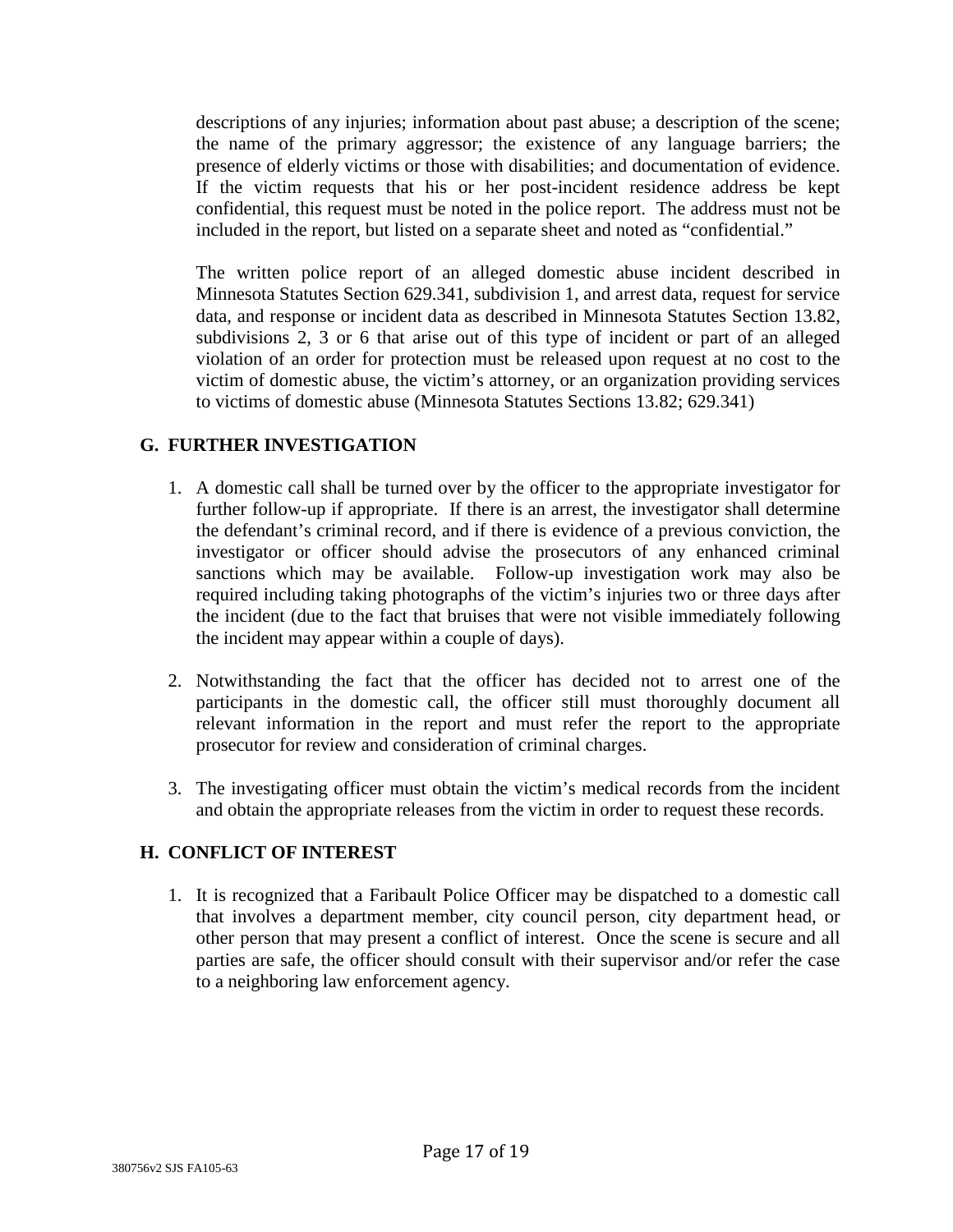#### **Enhancements Table**

Conviction means a plea of guilty or verdict of guilty accepted by the court (Minn. Stat.§ 609.02, subd. 5).

Discharge from Offense means the time between conviction and the end of 5 years following discharge from sentence for that offense.

QDVRO means a "Qualified Domestic Violence Related Offense" which includes a violation of or an attempt to violate a domestic abuse order for protection; first or second-degree murder; first through fifth-degree assault; domestic assault; female genital mutilation; domestic assault by strangulation; first through fourth-degree criminal sexual conduct; malicious punishment of a child; terroristic threats; violation of harassment restraining order; stalking; interference with an emergency call; nonconsensual dissemination of private sexual images; and violation of domestic abuse no contact order (DANCO); and similar laws of other states, the United States, the District of Columbia, tribal lands, and United States territories. (Minn. Stat. 609.02, subd. 16)

| <b>Offense</b>                                                                   | Victim of<br><b>Offense</b>                         | <b>Time Limit</b>                                                                                 | <b>Prior Conviction</b>                                                                                                     | <b>Offense Level</b> |
|----------------------------------------------------------------------------------|-----------------------------------------------------|---------------------------------------------------------------------------------------------------|-----------------------------------------------------------------------------------------------------------------------------|----------------------|
| Assault 5                                                                        | Same Victim                                         | w/in 10 years of conviction                                                                       | QDVRO                                                                                                                       | Gross<br>Misdemeanor |
|                                                                                  |                                                     | w/in 10 years of discharge of<br>1 <sup>st</sup> of 2 or more convictions                         | QDVRO                                                                                                                       | Felony               |
|                                                                                  | Any Victim                                          | w/in 3 years of conviction                                                                        | QDVRO                                                                                                                       | Gross<br>Misdemeanor |
|                                                                                  |                                                     | w/in 3 years of $1st$ of 2 or<br>more convictions                                                 | QDVRO                                                                                                                       | Felony               |
| Domestic<br>Assault                                                              | Family/Household<br>Member                          | w/in 10 years of conviction                                                                       | QDVRO                                                                                                                       | Gross<br>Misdemeanor |
|                                                                                  | (as defined in<br>Minn. Stat.<br>518B.01, subd. 2.) | w/in 10 years of 1 <sup>st</sup> of 2 or<br>more convictions for<br>Domestic Assault or Assault 5 | QDVRO                                                                                                                       | Felony               |
| <b>Malicious</b><br>Punishment                                                   | Any Victim                                          | w/in 5 years of discharge                                                                         | Assault 1-5, Domestic<br>Assault, Malicious<br>Punishment, Criminal<br>Sexual Conduct 1-4, or<br><b>Terroristic Threats</b> | Felony               |
| Violation of<br>Order for<br>Protection or<br>Harassment<br>Restraining<br>Order | Any Victim                                          | w/in 10 years of conviction                                                                       | <b>QDVRO</b>                                                                                                                | Gross<br>Misdemeanor |
|                                                                                  |                                                     | w/in 10 years of discharge of<br>1st of 2 or more convictions                                     | QDVRO                                                                                                                       | Felony               |
| <b>Stalking</b>                                                                  | Any Victim                                          | w/in 10 years of conviction                                                                       | QDVRO                                                                                                                       | Felony               |
| Interference<br>w/ Privacy                                                       | Any Victim                                          | None                                                                                              | Interference w/ Privacy<br>or Stalking                                                                                      | Gross<br>Misdemeanor |